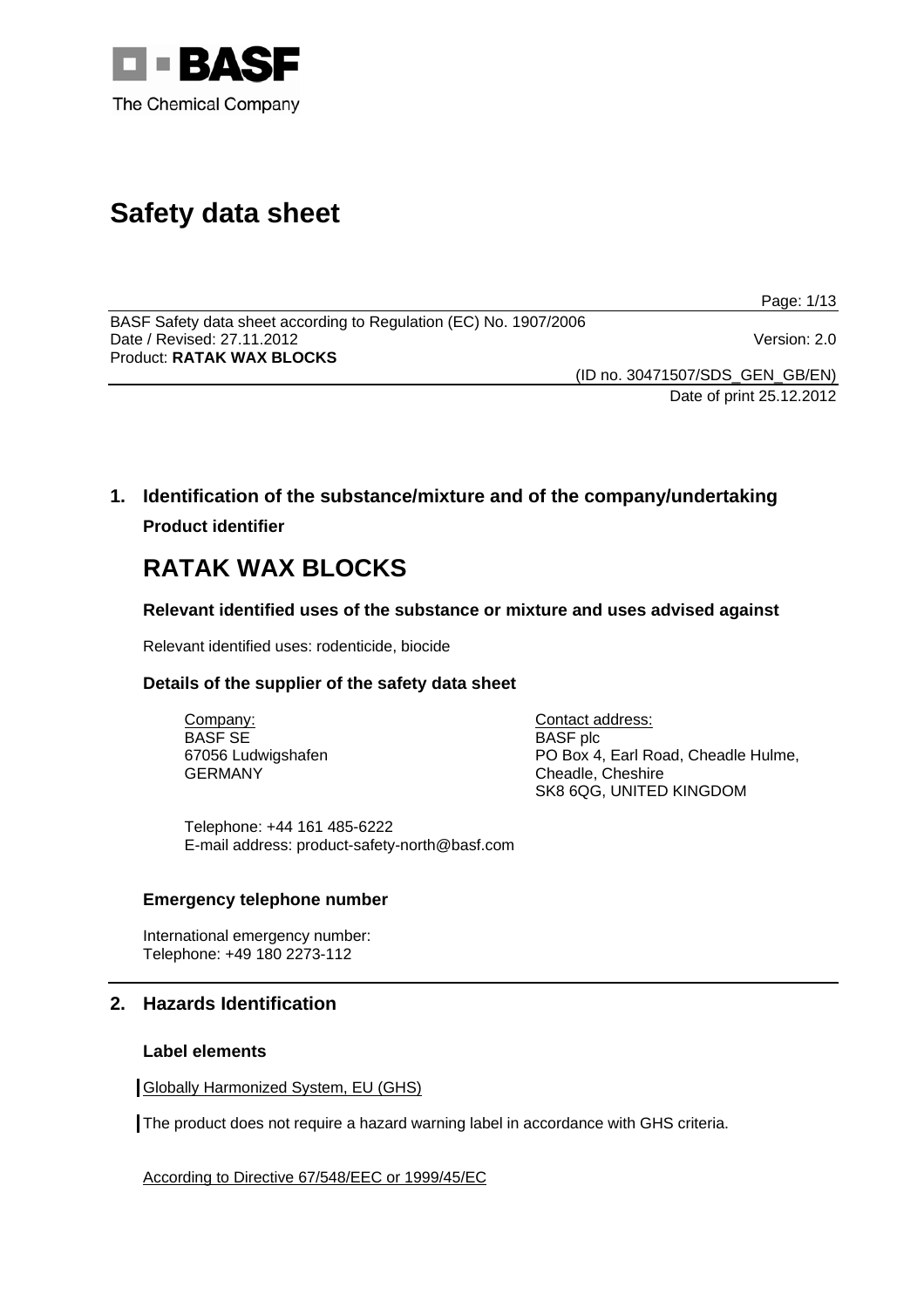Page: 2/13

BASF Safety data sheet according to Regulation (EC) No. 1907/2006 Date / Revised: 27.11.2012 Version: 2.0 Product: **RATAK WAX BLOCKS** 

(ID no. 30471507/SDS\_GEN\_GB/EN)

Date of print 25.12.2012

| S-phrase(s) |                                                       |
|-------------|-------------------------------------------------------|
| -S2         | Keep out of the reach of children.                    |
| -S13        | Keep away from food, drink and animal feeding stuffs. |
| S20/21      | When using do not eat, drink or smoke.                |

## **Classification of the substance or mixture**

According to Regulation (EC) No 1272/2008 [CLP]

No need for classification according to GHS criteria for this product.

According to Directive 67/548/EEC or 1999/45/EC

Possible Hazards:

No specific dangers known, if the regulations/notes for storage and handling are considered.

#### **Other hazards**

According to Regulation (EC) No 1272/2008 [CLP]

See section 12 - Results of PBT and vPvB assessment.

This product is hazardous to mammals, including domesticated animals, and birds. Exposure of nontarget animals should be prevented.

# **3. Composition/Information on Ingredients**

# **Mixtures**

#### Chemical nature

Biocidal product, rodenticide, Bait

Contains: Difenacoum (Content (W/W): 0.005 %)

Hazardous ingredients (GHS) according to Regulation (EC) No. 1272/2008

Paraffin waxes and Hydrocarbon waxes Content (W/W): < 50 % CAS Number: 8002-74-2 EC-Number: 232-315-6 REACH registration number: 01- 2119488076-30

**Sucrose**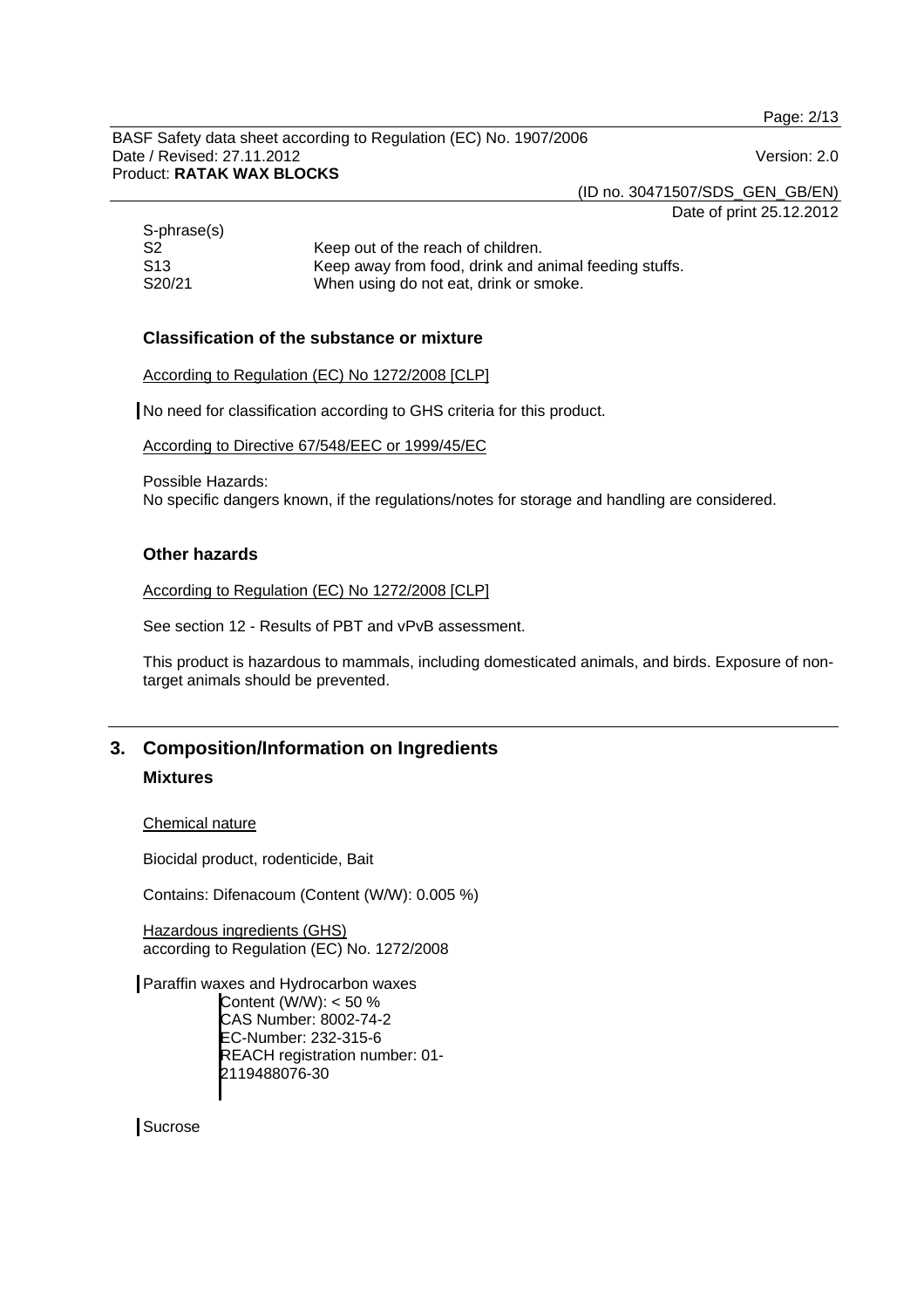Page: 3/13

BASF Safety data sheet according to Regulation (EC) No. 1907/2006 Date / Revised: 27.11.2012 Version: 2.0 Product: **RATAK WAX BLOCKS** 

(ID no. 30471507/SDS\_GEN\_GB/EN)

Date of print 25.12.2012

Content (W/W): < 10 % CAS Number: 57-50-1 EC-Number: 200-334-9

Hazardous ingredients according to Directive 1999/45/EC

Paraffin waxes and Hydrocarbon waxes Content (W/W): < 50 % CAS Number: 8002-74-2 EC-Number: 232-315-6 REACH registration number: 01-2119488076-30

**Sucrose** 

Content (W/W): < 10 % CAS Number: 57-50-1 EC-Number: 200-334-9

# **4. First-Aid Measures**

**Description of first aid measures** 

Remove contaminated clothing.

If inhaled: Keep patient calm, remove to fresh air.

On skin contact: Wash thoroughly with soap and water.

On contact with eyes: Wash affected eyes for at least 15 minutes under running water with eyelids held open.

On ingestion: Rinse mouth and then drink plenty of water.

**Most important symptoms and effects, both acute and delayed**  Symptoms: coagulation disorders

Increased tendency to bleed.

In severe cases, massive bleeding from internal organs may result in circulatory shock, which could prove fatal.

The onset of symptoms is delayed for up to 4 days after uptake.

Hazards: The substance / product is an anticoagulant rodenticide with a coumarin-type mode of action.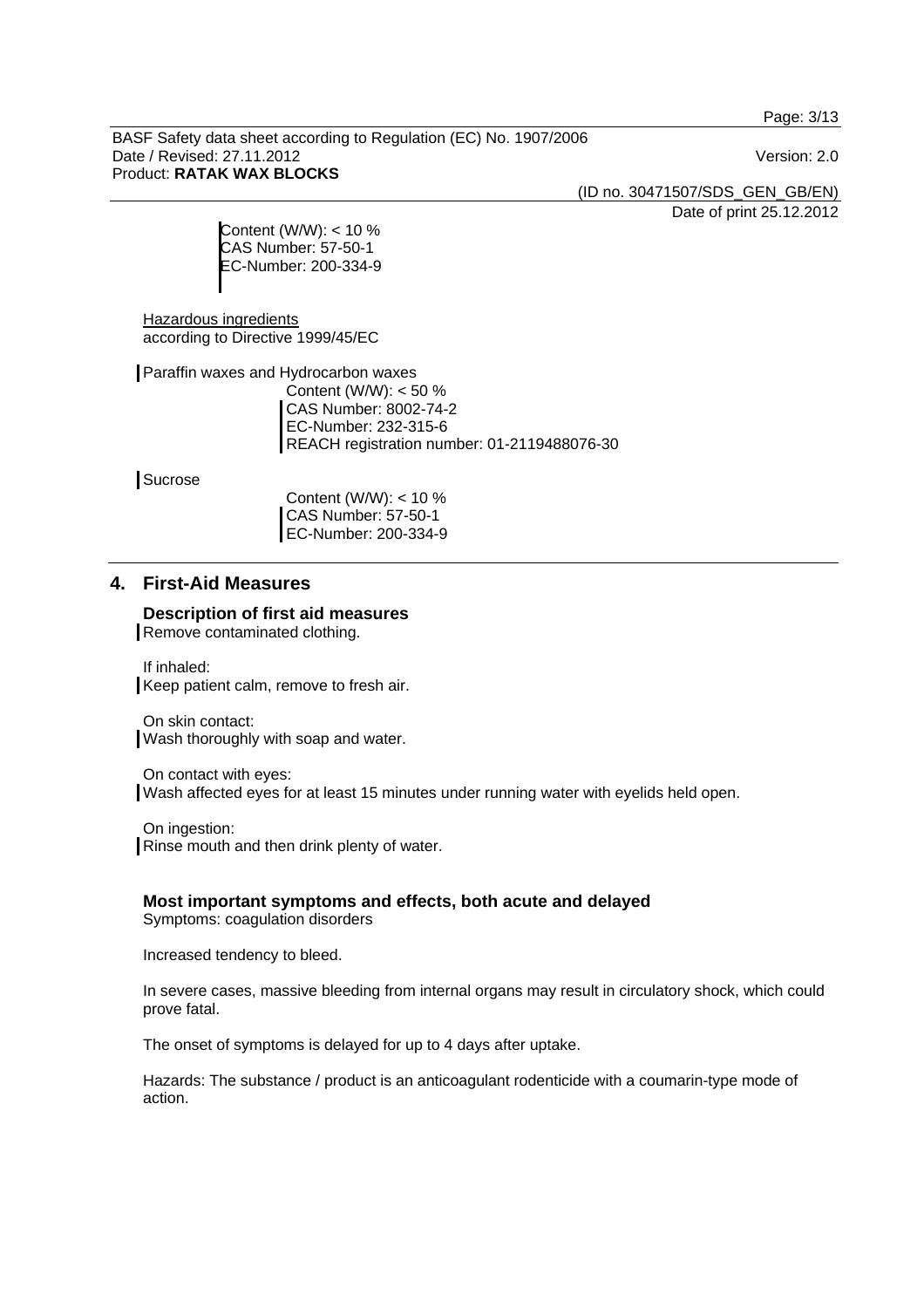Page: 4/13

BASF Safety data sheet according to Regulation (EC) No. 1907/2006 Date / Revised: 27.11.2012 Version: 2.0 Product: **RATAK WAX BLOCKS** 

(ID no. 30471507/SDS\_GEN\_GB/EN)

Date of print 25.12.2012

#### **Indication of any immediate medical attention and special treatment needed**  Treatment: Symptomatic treatment (decontamination, vital functions).

Antidote: Vitamin K1 preparation as antidote.

# **5. Fire-Fighting Measures**

#### **Extinguishing media**

Suitable extinguishing media: water spray, dry powder, foam

Unsuitable extinguishing media for safety reasons: carbon dioxide

#### **Special hazards arising from the substance or mixture**

carbon monoxide, Carbon dioxide, nitrogen oxides The substances/groups of substances mentioned can be released in case of fire.

## **Advice for fire-fighters**

Special protective equipment: Wear self-contained breathing apparatus and chemical-protective clothing.

Further information:

Collect contaminated extinguishing water separately, do not allow to reach sewage or effluent systems. Dispose of fire debris and contaminated extinguishing water in accordance with official regulations. In case of fire and/or explosion do not breathe fumes. Keep containers cool by spraying with water if exposed to fire.

# **6. Accidental Release Measures**

## **Personal precautions, protective equipment and emergency procedures**

Avoid dust formation. Use personal protective clothing. Avoid contact with the skin, eyes and clothing.

#### **Environmental precautions**

Do not discharge into drains/surface waters/groundwater. Do not discharge into the subsoil/soil.

Do not allow contamination of public drains or surface or ground waters. Inform local water plc if spillage enters drains and the Environment Agency (England & Wales), the Scottish Environmental Protection Agency (Scotland), or the Environment and Heritage Service (Northern Ireland) if it enters surface or ground waters. Keep people and animals away.

#### **Methods and material for containment and cleaning up**

For small amounts: Contain with dust binding material and dispose of.

For large amounts: Sweep/shovel up.

Avoid raising dust. Dispose of absorbed material in accordance with regulations. Collect waste in suitable containers, which can be labeled and sealed. Clean contaminated floors and objects thoroughly with water and detergents, observing environmental regulations.

#### **Reference to other sections**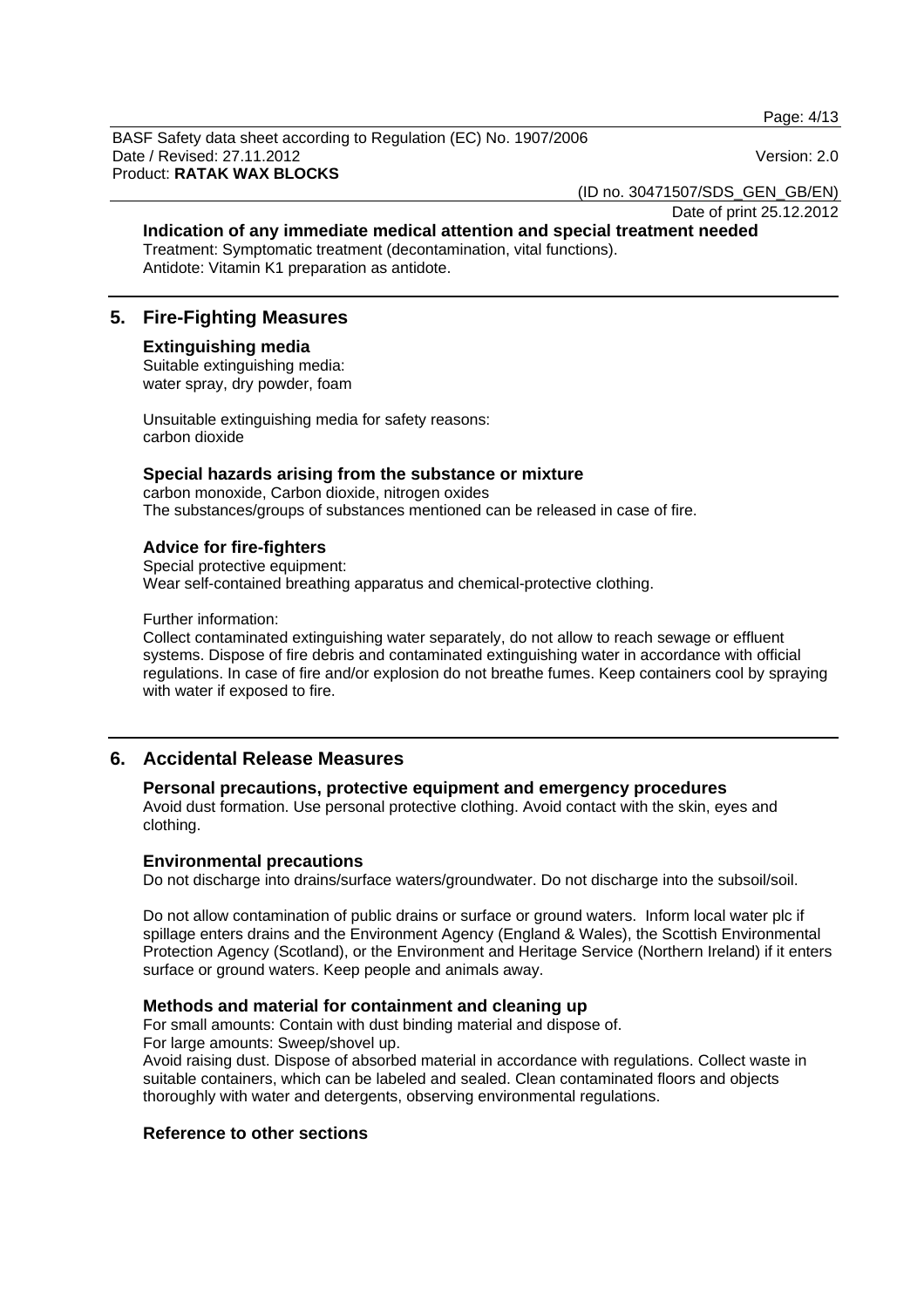Page: 5/13

BASF Safety data sheet according to Regulation (EC) No. 1907/2006 Date / Revised: 27.11.2012 Version: 2.0 Product: **RATAK WAX BLOCKS** 

(ID no. 30471507/SDS\_GEN\_GB/EN)

Date of print 25.12.2012

Information regarding exposure controls/personal protection and disposal considerations can be found in section 8 and 13.

# **7. Handling and Storage**

#### **Precautions for safe handling**

No special measures necessary if stored and handled correctly. Ensure thorough ventilation of stores and work areas. When using do not eat, drink or smoke. Hands and/or face should be washed before breaks and at the end of the shift.

If dead and/or dying rats or mice are found during and after the control program, these must be cleared away immediately in order to avoid secondary poisoning phenomena. Do not apply in the open – cover bait points or use bait boxes.

#### Protection against fire and explosion:

Dust can form an explosive mixture with air. Avoid dust formation. Prevent electrostatic charge sources of ignition should be kept well clear - fire extinguishers should be kept handy.

#### **Conditions for safe storage, including any incompatibilities**

Segregate from foods and animal feeds. Odour-sensitive: Segregate from products releasing odours. Further information on storage conditions: Protect against moisture. Keep away from heat. Protect from direct sunlight.

#### Protect from temperatures above: 30 °C

Changes in the properties of the product may occur if substance/product is stored above indicated temperature for extended periods of time.

#### **Specific end use(s)**

For the relevant identified use(s) listed in Section 1 the advice mentioned in this section 7 is to be observed.

# **8. Exposure Controls/Personal Protection**

#### **Control parameters**

Components with occupational exposure limits

57-50-1: Sucrose

 TWA value 10 mg/m3 (WEL/EH 40 (UK)) STEL value 20 mg/m3 (WEL/EH 40 (UK))

Refer to the current edition of HSE Guidance Note EH40 Occupational Exposure Limits (United Kingdom). For normal use and handling refer to the product label/leaflet. In all other cases the following apply.

#### **Exposure controls**

Personal protective equipment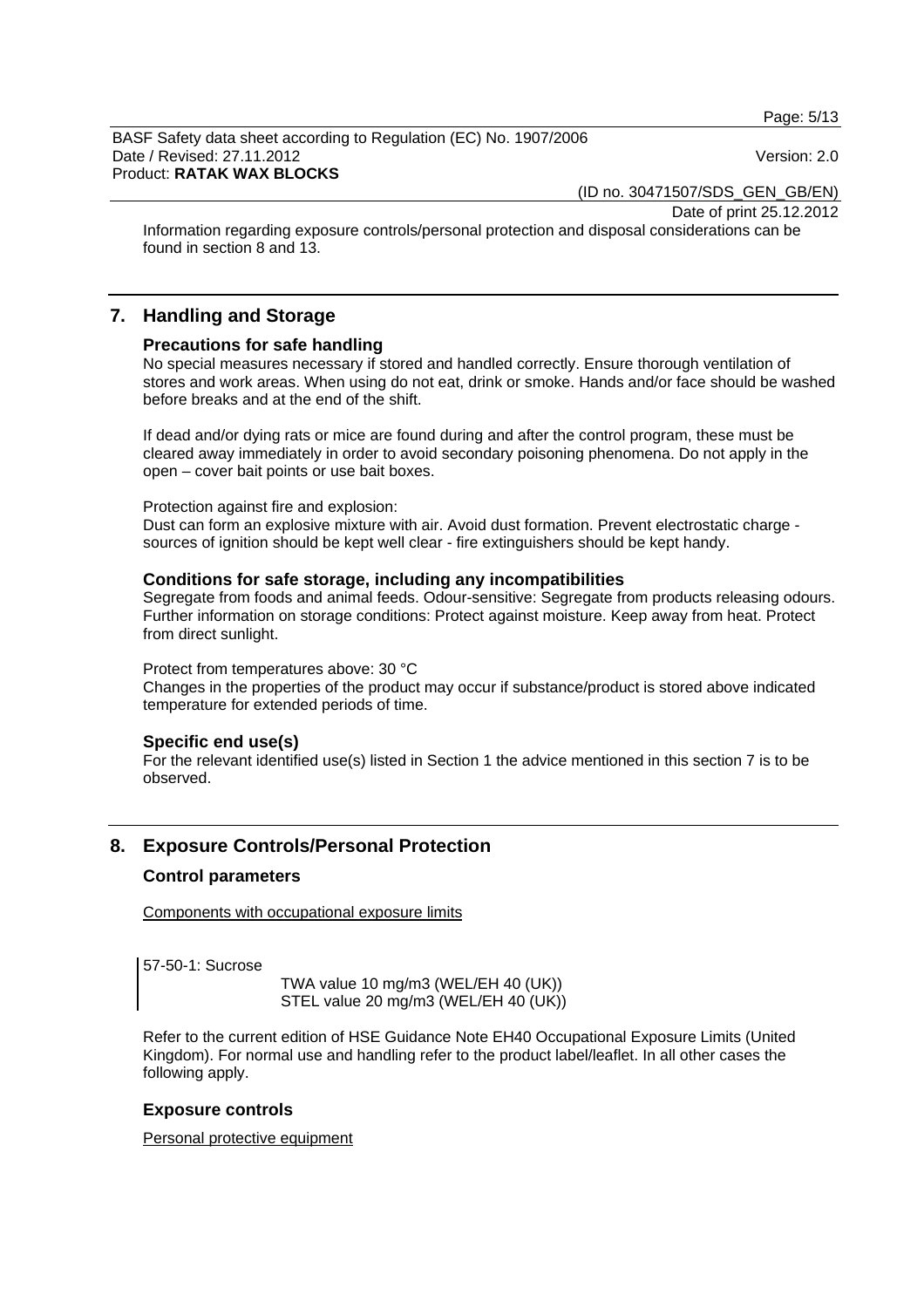Page: 6/13

BASF Safety data sheet according to Regulation (EC) No. 1907/2006 Date / Revised: 27.11.2012 Version: 2.0 Product: **RATAK WAX BLOCKS** 

(ID no. 30471507/SDS\_GEN\_GB/EN)

Date of print 25.12.2012

Respiratory protection: Respiratory protection not required.

Hand protection:

Protective gloves (EN 374) are required for the safe handling of this product and are also recommended for protection against rodent-borne diseases. e.g. nitrile rubber (0.4 mm), chloroprene rubber (0.5 mm), polyvinylchloride (0.7 mm) and other Manufacturer's directions for use should be observed because of great diversity of types.

Eye protection:

Required when there is a risk of eye contact., Safety glasses with side-shields (frame goggles) (e.g. EN 166)

Body protection:

Body protection must be chosen depending on activity and possible exposure, e.g. apron, protecting boots, chemical-protection suit (according to EN 14605 in case of splashes or EN ISO 13982 in case of dust).

#### General safety and hygiene measures

Handle in accordance with good industrial hygiene and safety practice. Wearing of closed work clothing is recommended. Store work clothing separately. Keep away from food, drink and animal feeding stuffs.

# **9. Physical and Chemical Properties**

#### **Information on basic physical and chemical properties**

| Form:                  | wax, blocks                      |
|------------------------|----------------------------------|
| Colour:                | dark green                       |
| Odour:                 | almost odourless                 |
| Odour threshold:       |                                  |
|                        | Not determined due to potential  |
|                        | health hazard by inhalation.     |
| pH value:              |                                  |
|                        | not soluble, The product has not |
|                        | been tested.                     |
| Melting point:         |                                  |
|                        | not applicable                   |
| Boiling point:         |                                  |
|                        | not applicable                   |
|                        |                                  |
| Flash point:           |                                  |
|                        | not applicable                   |
| Evaporation rate:      |                                  |
|                        | not applicable                   |
| Flammability:          | not flammable                    |
| Lower explosion limit: |                                  |
|                        | not determined                   |
| Upper explosion limit: |                                  |
|                        | not determined                   |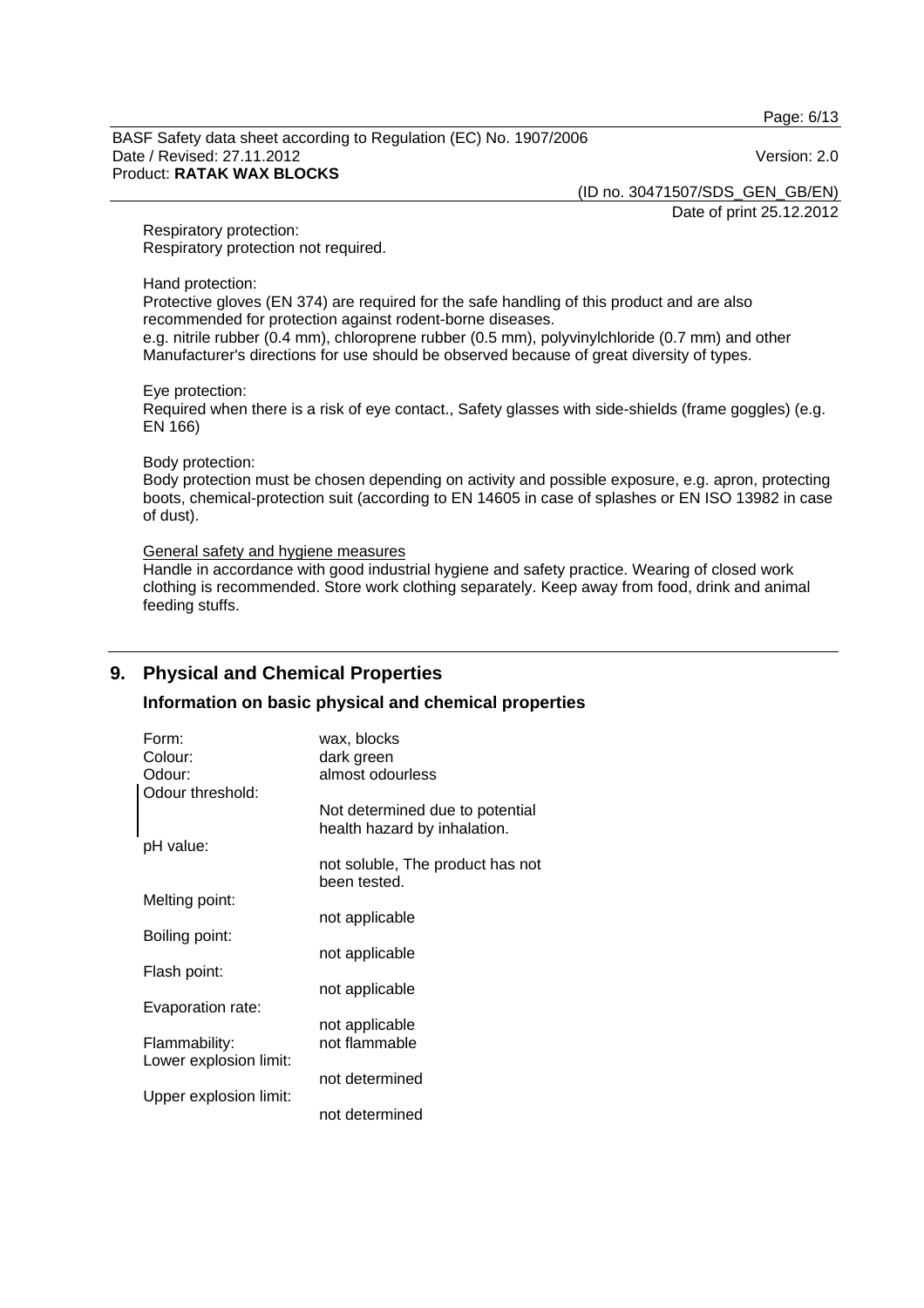Page: 7/13

BASF Safety data sheet according to Regulation (EC) No. 1907/2006 Date / Revised: 27.11.2012 Version: 2.0 Product: **RATAK WAX BLOCKS** 

(ID no. 30471507/SDS\_GEN\_GB/EN)

(calculated)

Date of print 25.12.2012

| Vapour pressure:                                           |                               |  |
|------------------------------------------------------------|-------------------------------|--|
|                                                            | not applicable                |  |
| Density:                                                   | approx. 1.09 g/cm3            |  |
|                                                            | (20 °C, 1,013 hPa)            |  |
| Relative vapour density (air):                             |                               |  |
|                                                            | not determined                |  |
| Solubility in water:                                       | not soluble                   |  |
| Information on: Difenacoum                                 |                               |  |
| Partitioning coefficient n-octanol/water (log Kow):<br>7.6 |                               |  |
|                                                            | (20 °C)                       |  |
|                                                            |                               |  |
| Self ignition:                                             | not self-igniting             |  |
|                                                            | Information based on the main |  |
|                                                            | components.                   |  |
| Thermal decomposition: not determined                      |                               |  |
| Viscosity, dynamic:                                        |                               |  |
|                                                            | not applicable                |  |
| Explosion hazard:                                          | not explosive                 |  |
| Fire promoting properties:                                 | not fire-propagating          |  |

#### **Other information**

Other Information: If necessary, information on other physical and chemical parameters is indicated in this section.

# **10. Stability and Reactivity**

#### **Reactivity**

No hazardous reactions if stored and handled as prescribed/indicated.

#### **Chemical stability**

The product is stable if stored and handled as prescribed/indicated.

#### **Possibility of hazardous reactions**

No hazardous reactions if stored and handled as prescribed/indicated.

#### **Conditions to avoid**

See MSDS section 7 - Handling and storage.

#### **Incompatible materials**

Substances to avoid: strong acids, strong bases, strong oxidizing agents

#### **Hazardous decomposition products**

Hazardous decomposition products: No hazardous decomposition products if stored and handled as prescribed/indicated.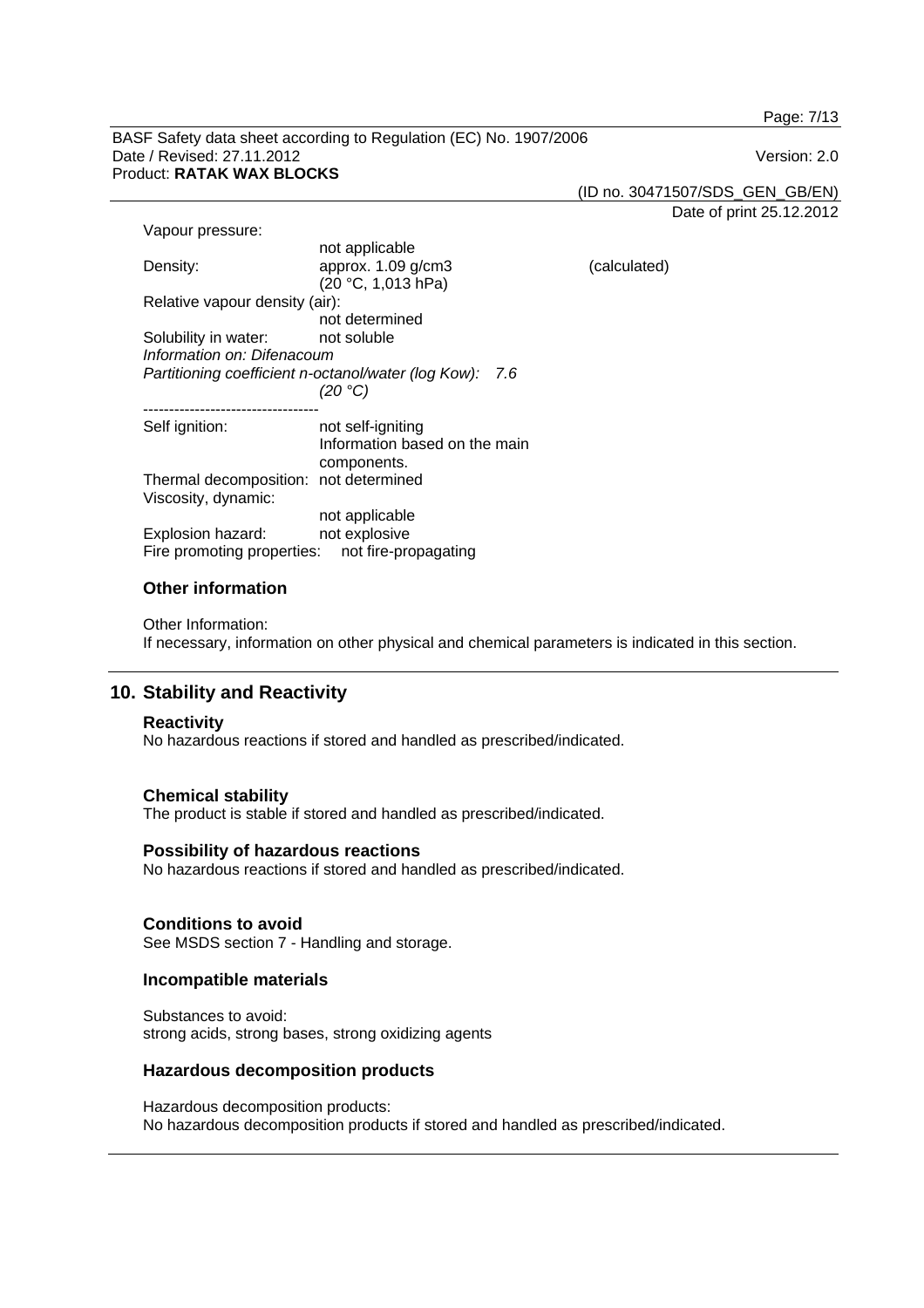Page: 8/13

BASF Safety data sheet according to Regulation (EC) No. 1907/2006 Date / Revised: 27.11.2012 Version: 2.0 Product: **RATAK WAX BLOCKS** 

(ID no. 30471507/SDS\_GEN\_GB/EN)

Date of print 25.12.2012

# **11. Toxicological Information**

#### **Information on toxicological effects**

#### Acute toxicity

Assessment of acute toxicity:

Virtually nontoxic after a single ingestion. Virtually nontoxic by inhalation. Virtually nontoxic after a single skin contact. The product has not been tested. The statement has been derived from the properties of the individual components.

Experimental/calculated data: LD50 rat (oral): 36,000 mg/kg

LC50 rat (by inhalation): 72.92 - 116.96 mg/l 4 h

LD50 rat (dermal): 1,260,000 mg/kg

#### Irritation

Assessment of irritating effects:

Not irritating to the skin. Not irritating to the eyes. The product has not been tested. The statement has been derived from the properties of the individual components.

Experimental/calculated data: Skin corrosion/irritation rabbit: non-irritant

Serious eye damage/irritation rabbit: non-irritant

Respiratory/Skin sensitization

Assessment of sensitization:

There is no evidence of a skin-sensitizing potential. The product has not been tested. The statement has been derived from the properties of the individual components.

Experimental/calculated data: guinea pig: Skin sensitizing effects were not observed in animal studies.

#### Germ cell mutagenicity

Assessment of mutagenicity:

Mutagenicity tests revealed no genotoxic potential. The product has not been tested. The statement has been derived from the properties of the individual components.

#### **Carcinogenicity**

Assessment of carcinogenicity:

The results of various animal studies gave no indication of a carcinogenic effect. The product has not been tested. The statement has been derived from the properties of the individual components.

#### Reproductive toxicity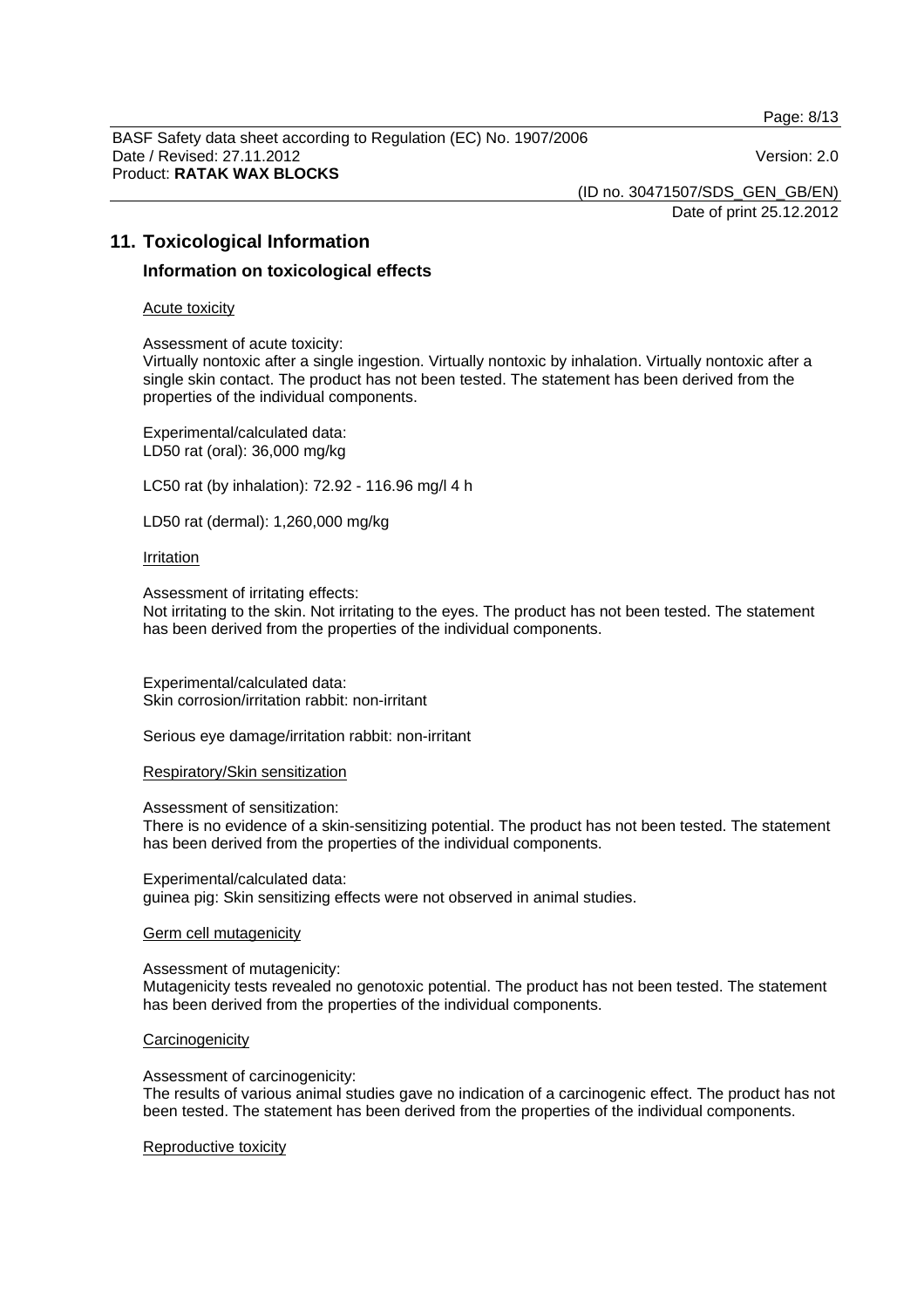Page: 9/13

BASF Safety data sheet according to Regulation (EC) No. 1907/2006 Date / Revised: 27.11.2012 Version: 2.0 Product: **RATAK WAX BLOCKS** 

(ID no. 30471507/SDS\_GEN\_GB/EN)

Date of print 25.12.2012

Assessment of reproduction toxicity:

The results of animal studies gave no indication of a fertility impairing effect. The product has not been tested. The statement has been derived from the properties of the individual components.

Developmental toxicity

Assessment of teratogenicity:

Animal studies gave no indication of a developmental toxic effect at doses that were not toxic to the parental animals. The product has not been tested. The statement has been derived from the properties of the individual components.

Repeated dose toxicity and Specific target organ toxicity (repeated exposure)

Assessment of repeated dose toxicity: The product has not been tested. The statement has been derived from the properties of the individual components.

*Information on: Difenacoum* 

*Assessment of repeated dose toxicity: Repeated exposure to small quantities may affect certain organs. Damages the coagulation system.*  ----------------------------------

Other relevant toxicity information

Misuse can be harmful to health.

# **12. Ecological Information**

#### **Toxicity**

Assessment of aquatic toxicity:

There is a high probability that the product is not acutely harmful to aquatic organisms. The product has not been tested. The statement has been derived from the properties of the individual components.

*Information on: Difenacoum Toxicity to fish: LC50 (96 h) 0.064 mg/l, Oncorhynchus mykiss (Directive 92/69/EEC, C.1)*  ----------------------------------

*Information on: Difenacoum Aquatic invertebrates: EC50 (48 h) 0.52 mg/l, Daphnia magna (Directive 92/69/EEC, C.2)*  ----------------------------------

*Information on: Difenacoum Aquatic plants: No observed effect concentration (72 h) 0.25 mg/l (growth rate), Pseudokirchneriella subcapitata (Guideline 92/69/EEC, C.3)*  ----------------------------------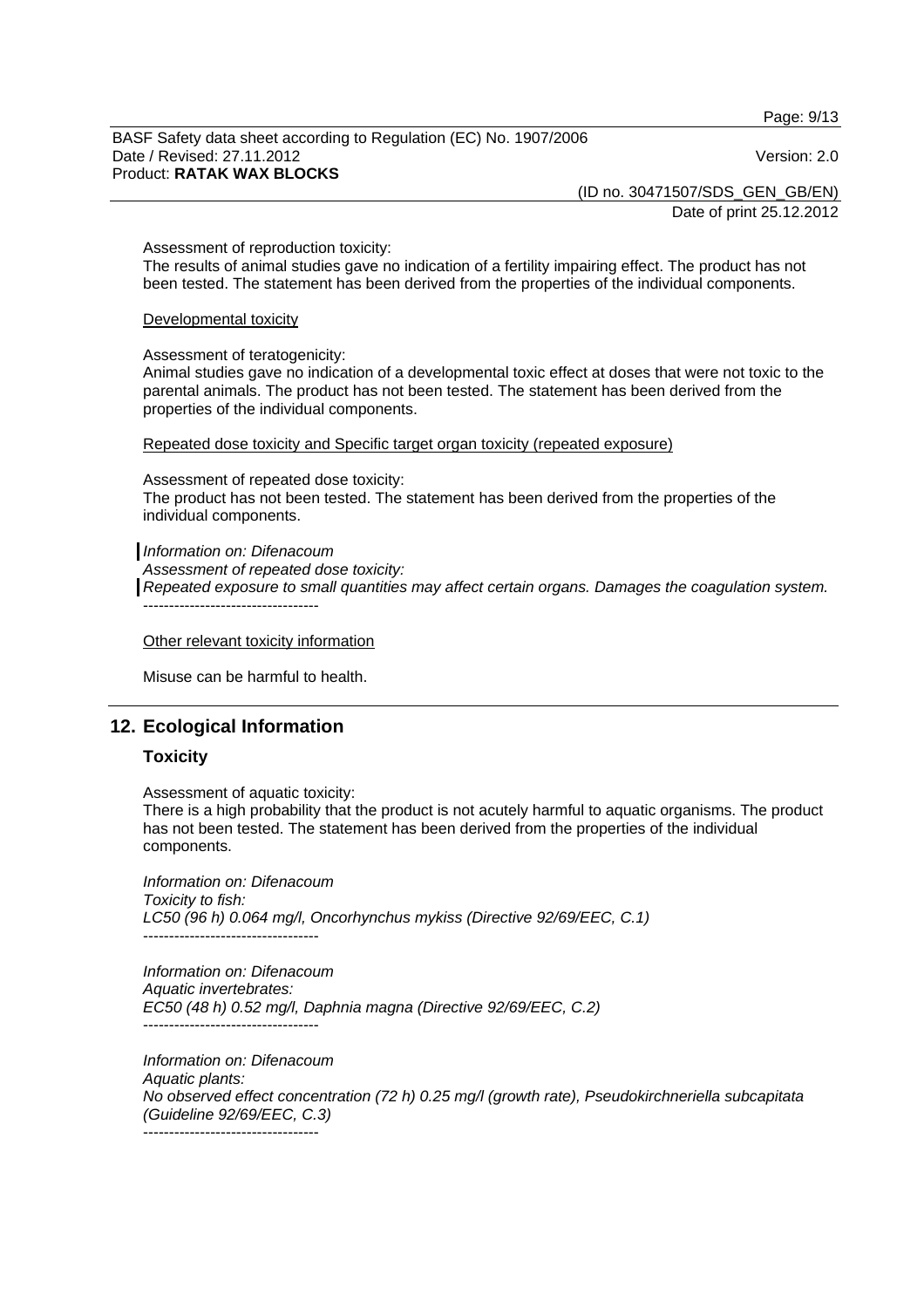Page: 10/13

BASF Safety data sheet according to Regulation (EC) No. 1907/2006 Date / Revised: 27.11.2012 Version: 2.0 Product: **RATAK WAX BLOCKS** 

(ID no. 30471507/SDS\_GEN\_GB/EN)

Date of print 25.12.2012

Assessment of terrestrial toxicity: Hazardous to birds and mammals.

#### **Persistence and degradability**

Assessment biodegradation and elimination (H2O): The product has not been tested. The statement has been derived from the properties of the individual components.

*Information on: Difenacoum Assessment biodegradation and elimination (H2O): Not readily biodegradable (by OECD criteria).*  ----------------------------------

#### **Bioaccumulative potential**

Assessment bioaccumulation potential: The product has not been tested. The statement has been derived from the properties of the individual components.

*Information on: Difenacoum Bioaccumulation potential: Because of the n-octanol/water distribution coefficient (log Pow) accumulation in organisms is possible.* 

----------------------------------

#### **Mobility in soil (and other compartments if available)**

Assessment transport between environmental compartments: The product has not been tested. The statement has been derived from the properties of the individual components.

*Information on: Difenacoum Assessment transport between environmental compartments:* Following exposure to soil, adsorption to solid soil particles is probable, therefore contamination of

*groundwater is not expected.* ----------------------------------

#### **Results of PBT and vPvB assessment**

The product contains a potential PBT substance.

The product contains a potential vPvB substance.

*Information on: Difenacoum*  Fulfills the criteria for PBT and vPvB *----------------------------------* 

**Other adverse effects**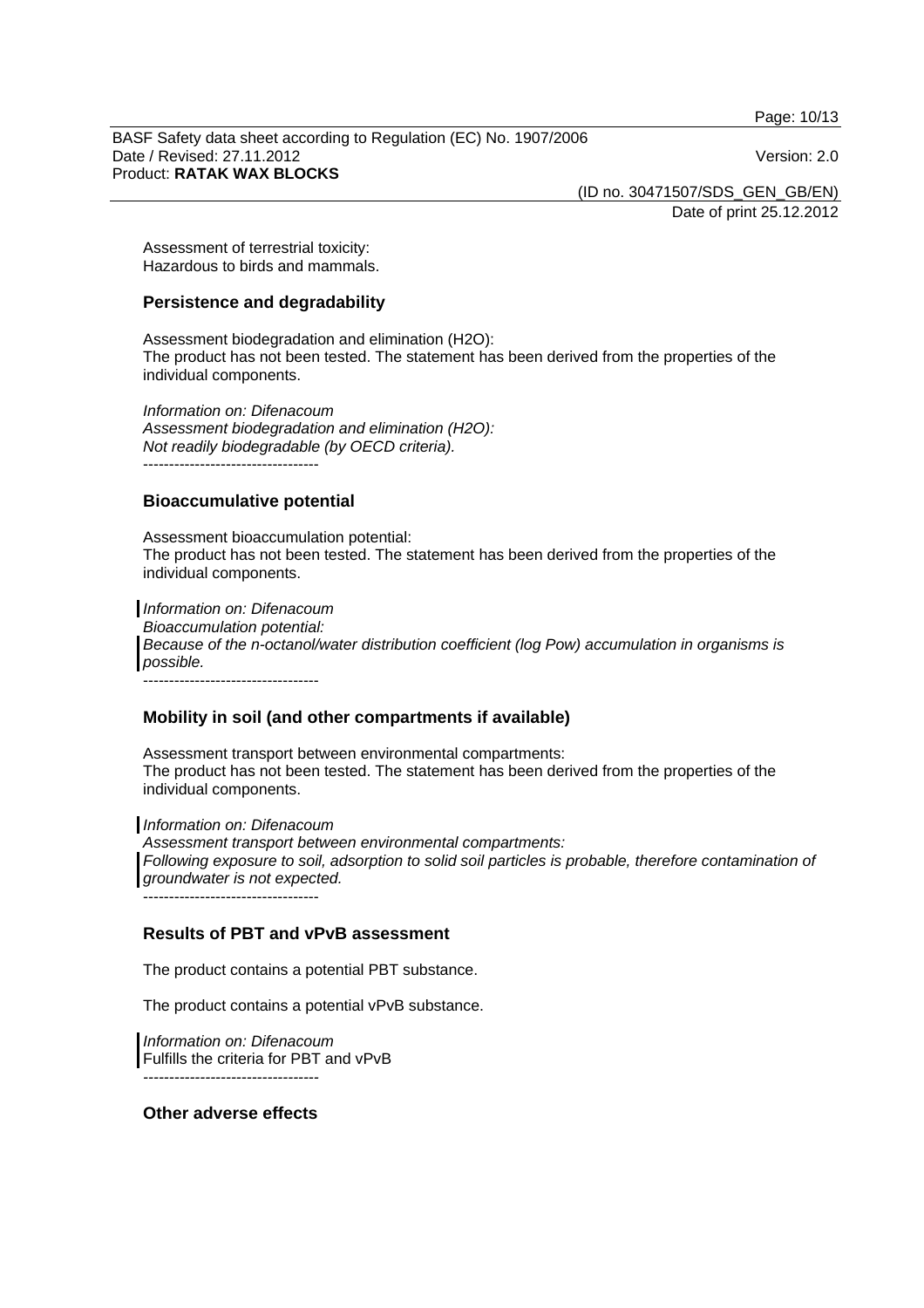Page: 11/13

BASF Safety data sheet according to Regulation (EC) No. 1907/2006 Date / Revised: 27.11.2012 Version: 2.0 Product: **RATAK WAX BLOCKS** 

(ID no. 30471507/SDS\_GEN\_GB/EN)

Date of print 25.12.2012

The product does not contain substances that are listed in Annex I of Regulation (EC) 2037/2000 on substances that deplete the ozone layer.

## **Additional information**

Other ecotoxicological advice: Must not be discharged into the environment.

# **13. Disposal Considerations**

#### **Waste treatment methods**

Must be disposed of or incinerated in accordance with local regulations.

The UK Environmental Protection (Duty of Care) Regulations (EP) and amendments should be noted (United Kingdom).

#### Contaminated packaging:

Contaminated packaging should be emptied as far as possible and disposed of in the same manner as the substance/product.

# **14. Transport Information**

#### **Land transport**

ADR

| UN number:                  | Not classified as a dangerous good under transport regulations |
|-----------------------------|----------------------------------------------------------------|
| UN proper shipping name:    | Not applicable                                                 |
| Transport hazard class(es): | Not applicable                                                 |
| Packing group:              | Not applicable                                                 |
| Environmental hazards:      | Not applicable                                                 |
| Special precautions for     | Not applicable                                                 |
| user                        | None known                                                     |
| <b>RID</b>                  |                                                                |
| UN number:                  | Not classified as a dangerous good under transport regulations |
| UN proper shipping name:    | Not applicable                                                 |
| Transport hazard class(es): | Not applicable                                                 |
| Packing group:              | Not applicable                                                 |
| Environmental hazards:      | Not applicable                                                 |
| Special precautions for     | Not applicable                                                 |
| user                        | None known                                                     |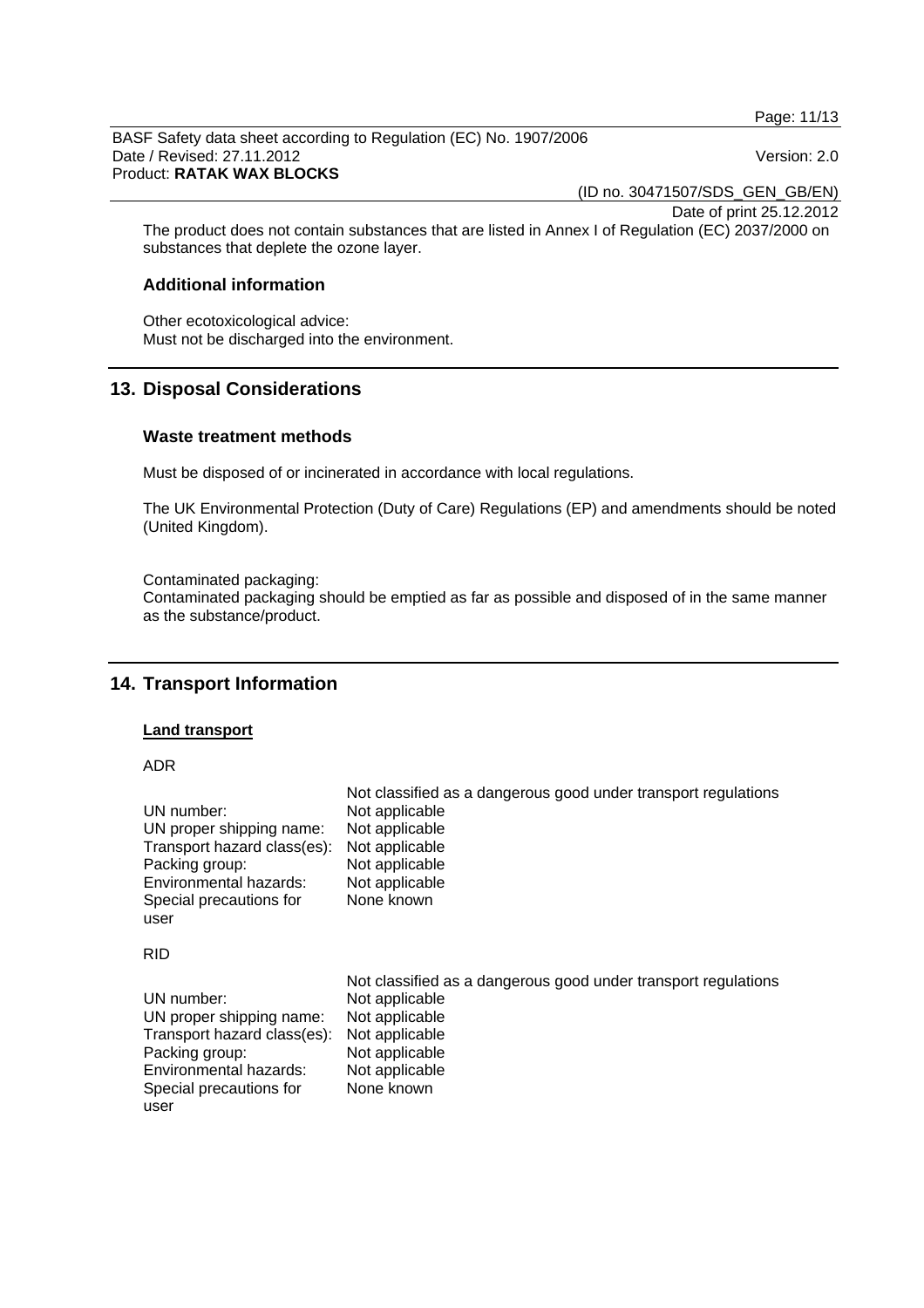Page: 12/13

BASF Safety data sheet according to Regulation (EC) No. 1907/2006 Date / Revised: 27.11.2012 Version: 2.0 Product: **RATAK WAX BLOCKS** 

(ID no. 30471507/SDS\_GEN\_GB/EN)

Date of print 25.12.2012

#### **Inland waterway transport** ADN

 Not classified as a dangerous good under transport regulations UN number: Not applicable UN proper shipping name: Not applicable<br>Transport hazard class(es): Not applicable Transport hazard class(es): Not applicable<br>Packing group: Not applicable Environmental hazards: Not applicable Special precautions for None known Not evaluated

#### **Sea transport**

Packing group:

Transport in inland waterway vessel:

#### IMDG

user

|                                            | Not classified as a dangerous good under transport regulations |
|--------------------------------------------|----------------------------------------------------------------|
| UN number:                                 | Not applicable                                                 |
| UN proper shipping name:                   | Not applicable                                                 |
| Transport hazard class(es): Not applicable |                                                                |
| Packing group:                             | Not applicable                                                 |
| Environmental hazards:                     | Not applicable                                                 |
| Special precautions for                    | None known                                                     |
| user                                       |                                                                |

#### **Air transport**

IATA/ICAO

|                             | Not classified as a dangerous good under transport regulations |
|-----------------------------|----------------------------------------------------------------|
| UN number:                  | Not applicable                                                 |
| UN proper shipping name:    | Not applicable                                                 |
| Transport hazard class(es): | Not applicable                                                 |
| Packing group:              | Not applicable                                                 |
| Environmental hazards:      | Not applicable                                                 |
| Special precautions for     | None known                                                     |
| user                        |                                                                |

#### **Transport in bulk according to Annex II of MARPOL73/78 and the IBC Code**

| Regulation:         | Not evaluated |
|---------------------|---------------|
| Shipment approved:  | Not evaluated |
| Pollution name:     | Not evaluated |
| Pollution category: | Not evaluated |
| Ship Type:          | Not evaluated |